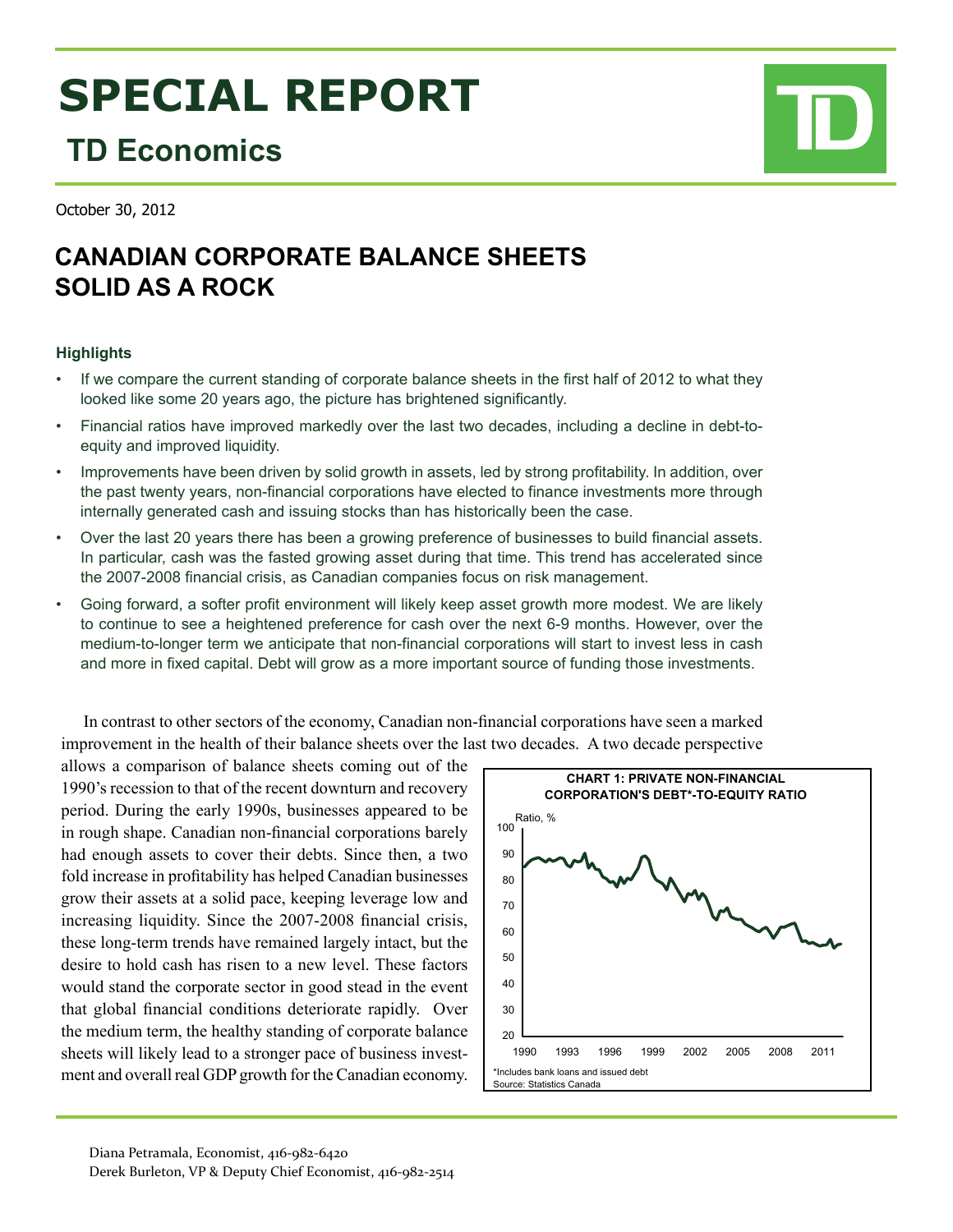#### **Hard work pays off**

Ratios used to measure a firm's leverage include the debtto-asset and the debt-to-equity ratio. In the case of liquidity, or the ability to pay off upcoming debts, barometers typically comprise of the current ratio (short term financial assetsto-liabilities) and the quick ratio (cash-to-total liabilities). Short term refers to an asset or liability with a life span of less than five years.

Looking back to the 1990s, Canadian non-financial corporations were worse off financially than they are today (Chart 1 to 2). In fact, the current ratio suggests that Canadian corporations looked to be in rough shape in the early 1990s. Following the early 1990s recession, non-financial corporations recorded a current ratio of 0.8 – meaning they barely had enough financial assets to cover their upcoming debts. Today, the comparable figure is almost \$2 worth of short-term assets

#### **Profits drive solid asset growth**

While businesses have been reducing risk on their balance sheets in a structural fashion since the early 1990s, these efforts have not come at the expense of a solid expansion in assets (Chart 3). The most notable period of asset growth took place during the run-up to the 2008-09 recession. After recording a sharp pull-back in the downturn, asset growth has since resumed at a decent clip.

There has also been a shift in the way businesses fund the assets on their balance sheets (Chart 4). Assets can be funded in three ways – through retained earnings, issuing equity or borrowing. Over the past twenty years, nonfinancial corporations have elected to finance investments more through internally generated cash and issuing stocks than has historically been the case, leading to a decline in the debt-to-equity ratio. Retained earnings have been the largest source of balance sheet expansion, reflecting rapid profit growth, particularly during 2002-2008. Over that prerecession period, global and domestic demand was booming allowing firms to enjoy some additional pricing power. Total pre-tax profits doubled across most industries during that time. In addition, lower corporate taxes and higher dividend tax credits since 2005 have likely increased the allure of equity by reducing the tax burden borne by shareholders.

The pendulum has swung modestly back to debt financing since the recession. This development reflects in part, foreigners increased preference for Canadian fixed income







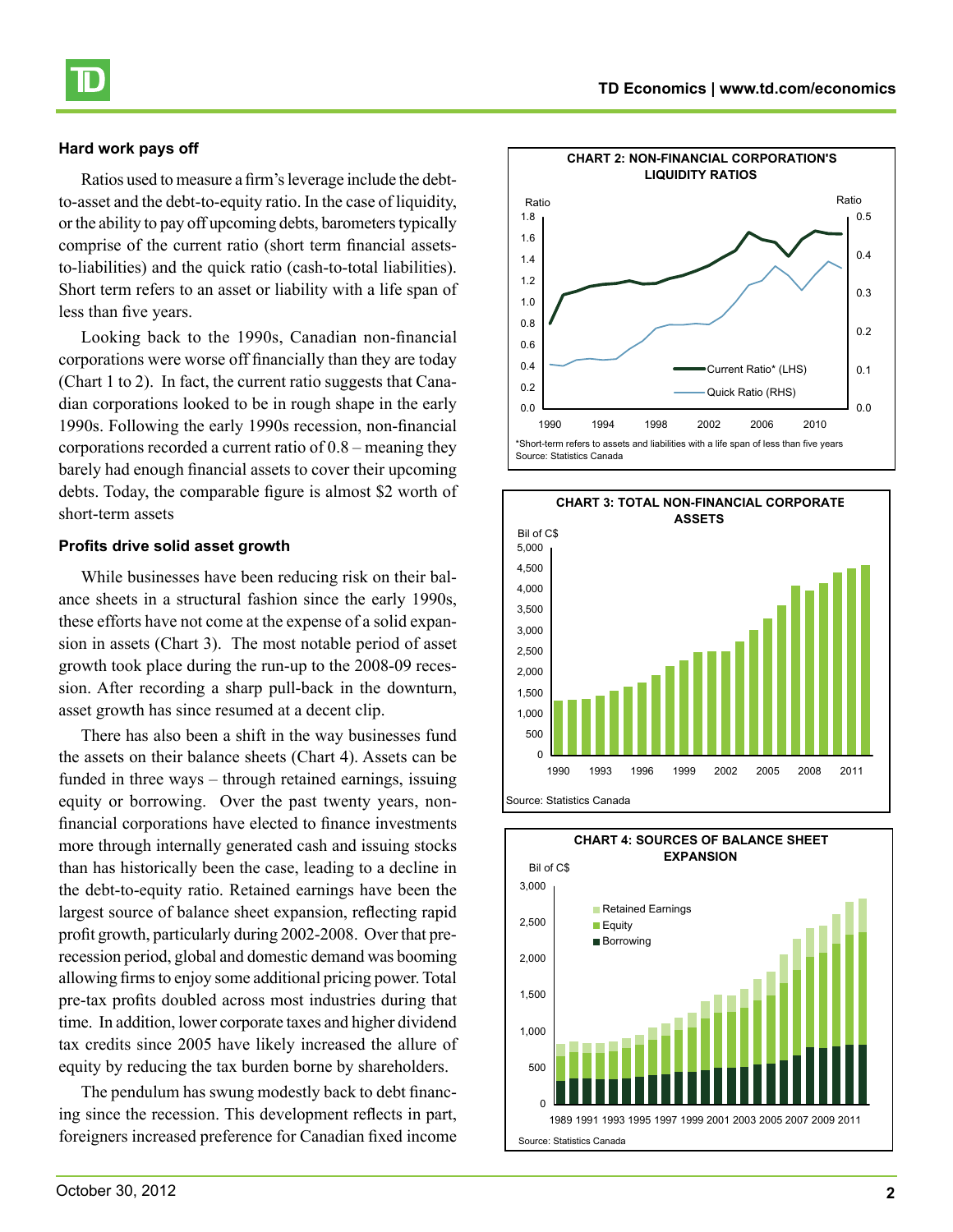



assets such as corporate bonds, and the resulting lower cost of borrowing. Leverage remains well below its levels of a decade ago. However, for the first time since 2003, borrowing through bank loans and corporate bond markets grew at a faster pace than assets since the recession struck. In particular, corporate bond issuance accelerated on an annual basis since 2007.

#### **Businesses prefer cash**

Non-financial corporations can hold many types of assets. Fixed assets include machinery and equipment, real estate and inventories. Financial investments include bank deposits, stocks and bonds. Over the last 20 years there has been a growing preference of businesses to build financial

October 30, 2012 **3**

assets, as evidenced by improving liquidity ratios (Chart 5). In particular, cash was the fasted growing asset during that time as a trend decline in interest rates lowered the opportunity cost of holding cash relative to other fixed income assets or alternative financial products.

 Since the financial crisis in 2007-08, the trend towards holding cash on balance sheets has further intensified as a form of risk management. This past downturn was not your plain vanilla recession – it was a financial crisis. Credit markets froze, making it harder for businesses to borrow in 2008 – especially since a large share of Canadian corporate borrowing occurs in U.S. markets. Even as the recession faded, financial risks have remained elevated. Will the European financial crisis lead to a renewed global financial crisis? Will the U.S. dive off its fiscal cliff? As a result, the increase in liquidity for Canadian corporations was more pronounced and sustained than has been the case in past recessions. Cash balances increased almost 50% since 2007. As at the second quarter of 2012, cash held on balance sheets in the form of deposits had jumped to \$567 billion. As chart 6 shows, if the recent historical upward trend was maintained, this cash balance would be at a lesser \$525 billion, or about 10% lower. However, much of the additional cash has been generated through borrowing. As a result, liquidity ratios such as the quick ratio (cash-to-total liabilities) have remained relatively stable (chart 2).

The pace of growth in fixed assets has been slower than that in financial assets over the last twelve years. Although a pickup in investment spending during the recent recovery has helped to stabilize the non-financial-asset share of

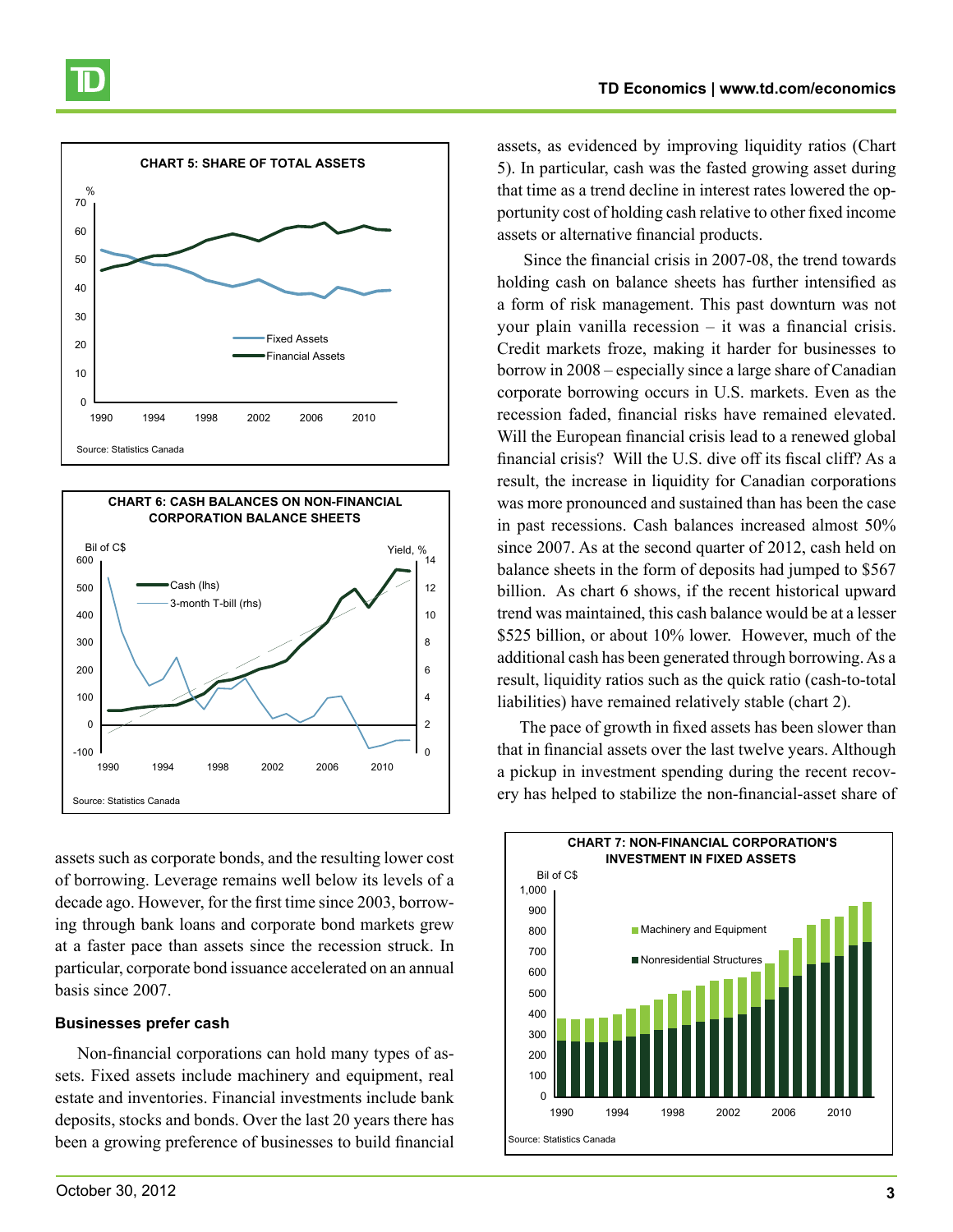

| <b>Chart 8: Financial Ratios by Industry</b><br>Average level in given year |      |                |      |                     |                                                |      |      |         |  |  |  |
|-----------------------------------------------------------------------------|------|----------------|------|---------------------|------------------------------------------------|------|------|---------|--|--|--|
|                                                                             |      | Debt-to-equity |      |                     | <b>Quick Ratio (cash-to-total liabilities)</b> |      |      |         |  |  |  |
|                                                                             | 1990 | 2000           | 2007 | H <sub>1</sub> 2012 | 1990                                           | 2000 | 2007 | H1 2012 |  |  |  |
| <b>Resources</b>                                                            | 1.01 | 1.13           | 0.80 | 0.78                | 0.07                                           | 0.03 | 0.08 | 0.10    |  |  |  |
| Manufacturing                                                               | 0.77 | 0.58           | 0.75 | 0.67                | 0.04                                           | 0.07 | 0.09 | 0.10    |  |  |  |
| <b>Retail Trade</b>                                                         | 1.43 | 1.22           | 1.21 | 0.80                | 0.07                                           | 0.09 | 0.12 | 0.16    |  |  |  |
| <b>Other Industries</b>                                                     | 1.73 | 1.66           | 1.37 | 1.28                | 0.06                                           | 0.07 | 0.12 | 0.15    |  |  |  |
| Source: Statistics Canada                                                   |      |                |      |                     |                                                |      |      |         |  |  |  |

total assets, fixed assets only account for 40% of corporate savings – compared to over 50% in the early 1990s. Digging deeper, investment in nonresidential structures (real estate) has been the sharpest growing source of business investment over the last 12 years, while investment in machinery and equipment has grown by an average 1.0% per annum since 2000 – significantly lower than the 7-8% gain in real estate assets. As such, the share of machinery and equipment has lost even more ground within the total asset pie than non-residential structures (chart 7), which is concerning given that equipment spending is a significant driver of productivity.

#### **Resources lead improvement**

In large part, some of the improvement in overall balance sheets reflects the growing importance of the resource sector. These companies tend to be less leveraged and historically have financed assets more heavily through stock markets – hence the large presence of resource stocks on the S&P/ TSX stock exchange. But, digging down into the details, the improvement in balance sheets has been wide-spread across industries. The greatest improvements have been in industries where profits grew the strongest, including construction, resources and retail trade (Chart 8).

Manufacturing has been an exception to the rule. The industry was enjoying an improvement in financial health until the early 2000s. However, a high Canadian dollar and decreased competitiveness has since curbed profitability for the industry. The debt-to-equity ratio for manufactures gradually rose back to mid-1990s levels as stock prices have been hurt. Having said that, manufacturers have been making a conscious effort to shore up balance sheets. Manufacturers have slowed their pace of borrowing considerably since 2000 and have been storing cash to help improve liquidity.

#### **Canada vs U.S.**

A question is raised as to whether these trends are being mirrored in the United States. Chart 9 compares a number of key metrics across non-financial sectors in the two economies. Some of the key highlights include:

- Similar long term trends in the balance sheets occurred south of the border.
- Canadian businesses tend to be more leveraged than their U.S. counterparts. Businesses tend to be larger in the United States. The bigger the company, the less levered they usually are given greater access to equity markets. More generally, U.S. companies enjoy deeper capital markets offering greater choice for financing other than debt.
- U.S. businesses are more liquid, as evidenced by a higher current ratio.

| <b>Chart 9: Non-Financial Business Balance Sheets</b> |      |        |                 |      |      |                 |  |  |  |  |  |
|-------------------------------------------------------|------|--------|-----------------|------|------|-----------------|--|--|--|--|--|
|                                                       |      | Canada |                 | U.S. |      |                 |  |  |  |  |  |
|                                                       | 1990 | 2000   | 2012 to<br>date | 1990 | 2000 | 2012 to<br>date |  |  |  |  |  |
| Debt-to-Assets                                        | 0.36 | 0.34   | 0.33            | 0.26 | 0.24 | 0.27            |  |  |  |  |  |
| <b>Current Ratio</b>                                  | 0.80 | 1.25   | 1.64            | 1.04 | 1.41 | 1.98            |  |  |  |  |  |
| Debt-to-Equity Ratio                                  | 0.89 | 0.69   | 0.59            | 0.87 | 0.38 | 0.51            |  |  |  |  |  |
| Source: Statistics Canada, Federal Reserve            |      |        |                 |      |      |                 |  |  |  |  |  |

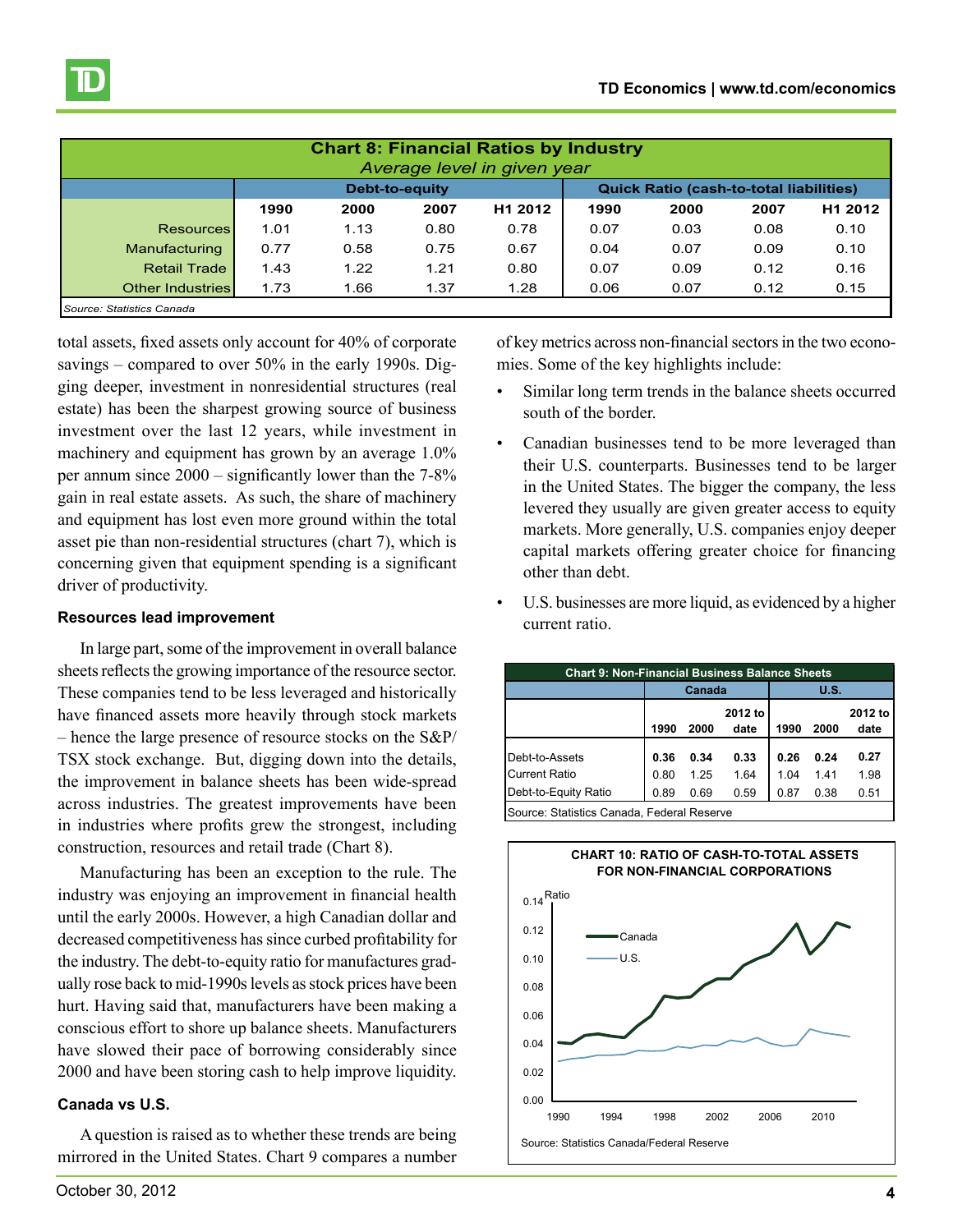

Compared to the U.S., Canadian corporations hold more cash on their balance sheet. This has been especially true through the last 4 years. This likely speaks to the more conservative nature of Canadian corporations. One would expect Canadian companies to hold a greater cash buffer than their U.S. counterparts because their profits are more closely tied to factors such as commodity prices and the exchange rate – variables that tend to be highly volatile, particularly in times of deep uncertainty such as these.

Keep in mind that corporate balance sheets between countries may also reflect different mixes of industries that have different financial characteristics and structures. For instance, the resource and manufacturing sector are more important drivers of economic growth in Canada than is the case in America.

#### **Corporations to build fixed assets**

While little change from recent trends is expected over the next 6-9 months – and notably the desire for companies to hold cash in an uncertain environment – more pronounced shifts are anticipated over the medium-to-longer term. Notwithstanding varying sector performances, overall asset growth of Canadian non-financial corporations is likely to remain moderate over the next 2-3 years in a climate of moderate Canadian and global economic expansion and mid-to-high single digit profit growth. The bigger story is likely to be a shifting mix of assets and liabilities on nonfinancial corporate books. As the Bank of Canada gradually raises interest rates in the 2013-15 period, the opportunity cost of sitting on cash will increase because fixed income

investments will offer higher returns. In addition, some of the cash sitting on balance sheets will likely be distributed as dividends to shareholders. As chart 12 shows, businesses have shown an increased preference for issuing dividends and share buy backs to offer investors a return.

More importantly, as some of the storm clouds overhanging the global economy dissipate, Canadian companies are expected to increase their focus on building up fixed capital assets. All signs point to a pick up in fixed capital spending. Business tax rates in Canada are competitive. The strong state of balance sheets themselves is typically a strong leading indicator of investment in non-financial assets. In analyzing investment trends across G7 economies, Bank of Canada research shows that lower debt-to-equity ratios and higher liquidity tend to invest more heavily in fixed assets<sup>1</sup>. At the same time, Canadian companies appear to have built up significant pent up demand for machinery and equipment, which along with the high Canadian dollar which lowers the price of imported capital goods, should lead to higher spending on equipment. Although the outlook for moderate growth in the economy and corporate profits will limit the prospects for an investment boom, TD Economics is forecasting solid investment spending of 8-10% per year in the 2013-14 period.

Another development that could gather strength over the medium term is that of the recent move towards debt financing. Despite the likely gradual increase in interest rates over the next few years, corporate rates are expected to remain relatively low and attractive. Canadian corporations can pick-up borrowing at low interest rates without